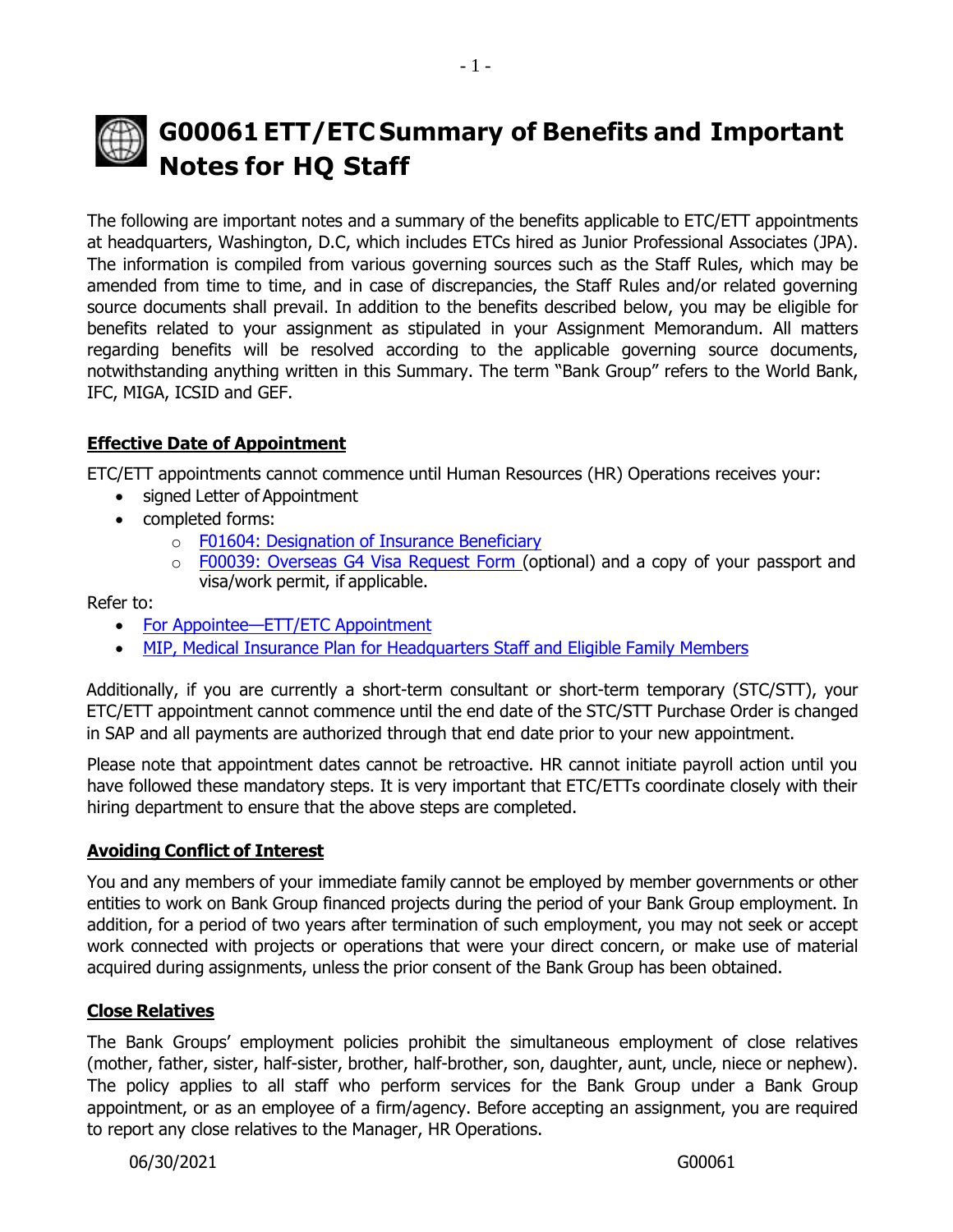#### **Employing Spouses/Domestic Partners**

The spouse or domestic partner of a staff member who meets the normal selection standards may be employed by the Bank Group. A spouse or domestic partner may be assigned to the same vice presidency or department, if neither supervises the other, directly or indirectly, and if their duties are not likely to bring them into routine professional contact. They may not be assigned to the same division or equivalent unit. A spouse or a domestic partner of a staff member may be assigned to the same country office, provided that neither supervises the other, directly or indirectly, and provided that the Vice President responsible for the country office, in consultation with the Manager, HR Operations, or the Director, Human Resources, for Bank or MIGA Staff, or IFC Director, Human Resources, for IFC Staff, approves the assignment.

#### **Security Clearance**

Security clearance is mandatory for all staff members and may take as long as three months to be completed. Please feel free to check the status of your clearance at any time by logging in directly to the vendor's system, using the same log-in information as when you provided your screening documentation. If you have further questions about the status of your clearance, please send an email to HR Recruitment Services.

#### **U.S. Visas**

ETCs/ETTs, must have or obtain an appropriate visa and/or work authorization before undertaking any assignment for the Bank Group in the U.S. Obtaining visas or authorizations can take time; therefore, you are advised to start the process immediately upon receipt of your appointment letter, if required. Valid work authorization includes any of the following:

- U.S. citizenship;
- U.S. Permanent Resident status ("green card");
- Pending U.S. permanent resident status with valid Employment Authorization Card (work permit); or
- U.S. Asylum status with a valid work permit; or
- U.S. Refugee status with a valid work permit; or
- G4 visa, requested by World Bank Group's HR Operations through a U.S. Consulate/Embassy outside the U.S. (no fee for a G4 visa). **U.S. citizen staff and their dependents are ineligible** for G4 visa services; or
- A dependent "A" (diplomatic) visa, with a valid work permit.

Incoming staff residing in the U.S. on all other non-immigrant visas not listed above must obtain a G4 visa prior to employment with the Bank Group. A person in the U.S. on B1/B2 (visitor/tourist) or Visa Waiver Program is not authorized to work in the U.S., and must obtain a G4 visa outside the U.S.

For staff on a G4 visa, dependent G4 visas are available for immediate family members (spouse, unmarried children under age 26, or parents/parents-in-law) to accompany the staff to the U.S. and to reside in the U.S. while the staff member is employed by the Bank Group and based in the U.S.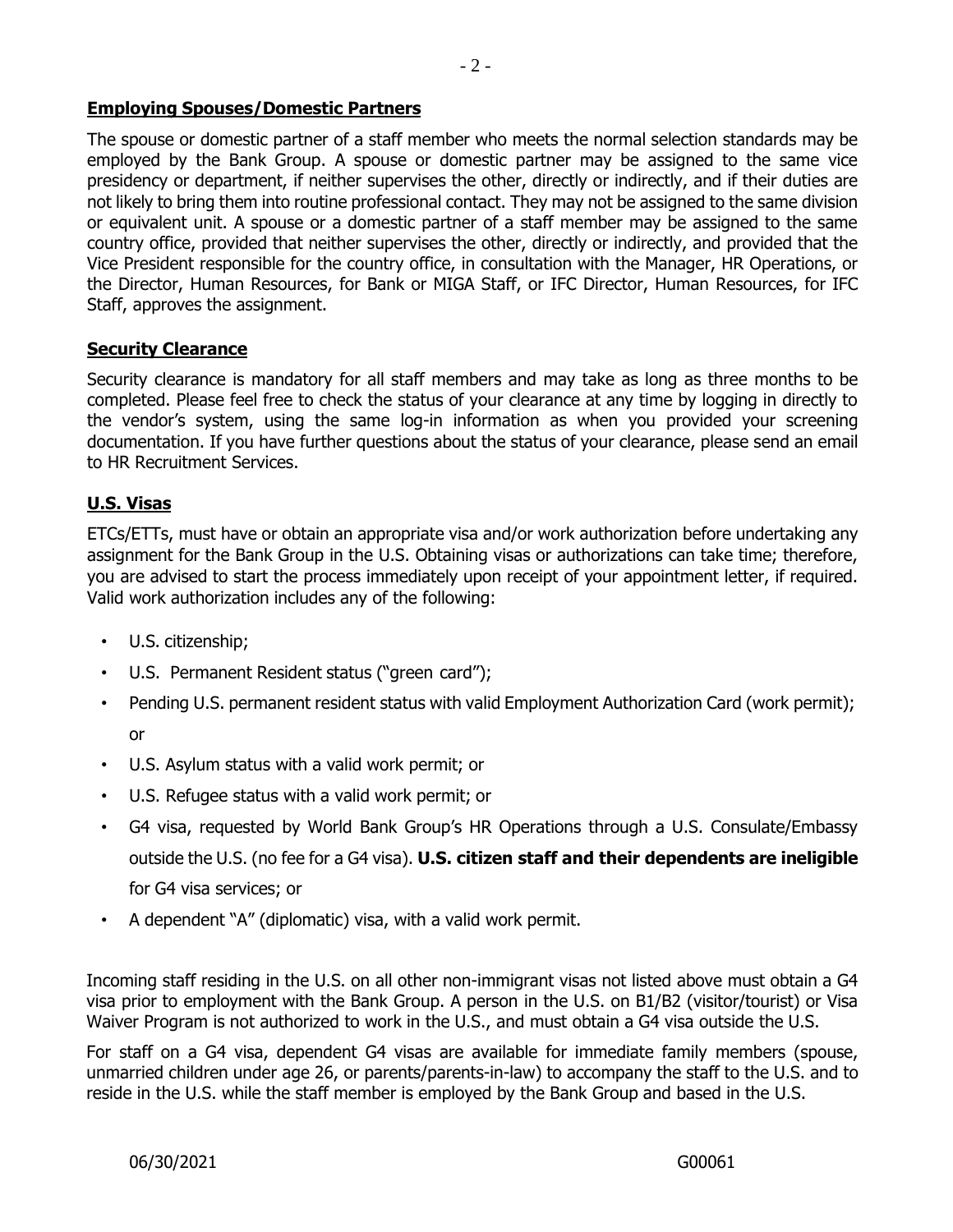G4 visas for staff and dependents typically can be renewed within the U.S., and the G4 staff member is obligated to provide any mandatory documentation to support such a renewal of a dependent G4 visa.

#### **Domestic Partners and Same-Sex Spouses: U.S. Visa Issues**

Same-sex spouses who have a legally recognized marriage certificate are eligible for dependent G4 visas to enter and reside in the U.S. Same-sex spouses on a valid dependent G4 visa may also apply for a Driver's License and Work Authorization in the United States. Domestic partners (opposite or same sex), per Department of State guidelines, are **ineligible** for dependent G4 visas.

# **G4 Spouse and Dependent Employment**

G4 dependents may apply through the Bank Group's HR Operations to the U.S. State Department and the U.S. Citizenship and Immigration Services (USCIS) for a work permit that authorizes work in the U.S. while in G4 status. The Work Authorization process takes up to four months (and occasionally longer) due to mandatory security checks in place since September 11, 2001. The delay occurs as the U.S. government processes the application; the Bank Group has no influence or control over the process or the delay. Most types of jobs, in particular professional positions, are eligible.

#### **Special Note for Spouses on Non-G Visas with U.S. Work Authorization**

U.S. immigration regulations require that any individual entitled to a G4 visa, such as a non-immigrant spouse of a World Bank Group staff member holding a G4 visa, must be issued a G4 visa if the individual resides in the same household of the G4 staff member. [U. S. State Department, Reference: 22 CFR Sec. 41.24(b)(4)]. The sole exception to this rule is for A-visa holders (diplomats).

This means that a spouse currently working in the U.S. on an H1B visa or other non-immigrant visa (other than an A-visa) with work authorization must change to a G4 dependent visa at the same time as the staff member obtains his/her G4 principal visa. The spouse must stop working from the time his/her status has changed to G4 dependent, until he/she is in receipt of a valid work authorization under the G4 dependent visa. The spouse can submit the application for a work authorization only after the:

- a) Staff member obtains the G4 principal visa, and
- b) Staff member commences employment with the World Bank Group, and
- c) Spouse has obtained the G4 dependent visa and is physically present in the U.S.

The process of obtaining a G4 dependent work authorization may take approximately up to 4 months.

# **G5 Visa**

G4 visa holders may employ, under the G5 Visa program, a domestic employee to work in their household as a child/elder care provider, nanny, housekeeper, etc. U.S. citizens, permanent residents and staff holding any other visas other than a G4 are not eligible. The World Bank Group facilitates issuance of G5 visas for domestic employees, however many restrictions apply from both the U.S. State Department and the World Bank Group. G5 domestic employment is governed by U.S. and by local city employment laws. A prospective domestic employee must be unrelated to the G4 staff member by blood or marriage, be at least 17 years old, and should be a domestic by trade and experience. Domestic employees may work only in the home of the sponsoring G4 employer, and nowhere else in the U.S. For the terms and conditions refer to the [G5 visa section.](https://worldbankgroup.sharepoint.com/sites/hr/Documents/HR%20Checklists/Request_G5Visa_for_Prospective_Domestic_Outside_US.pdf)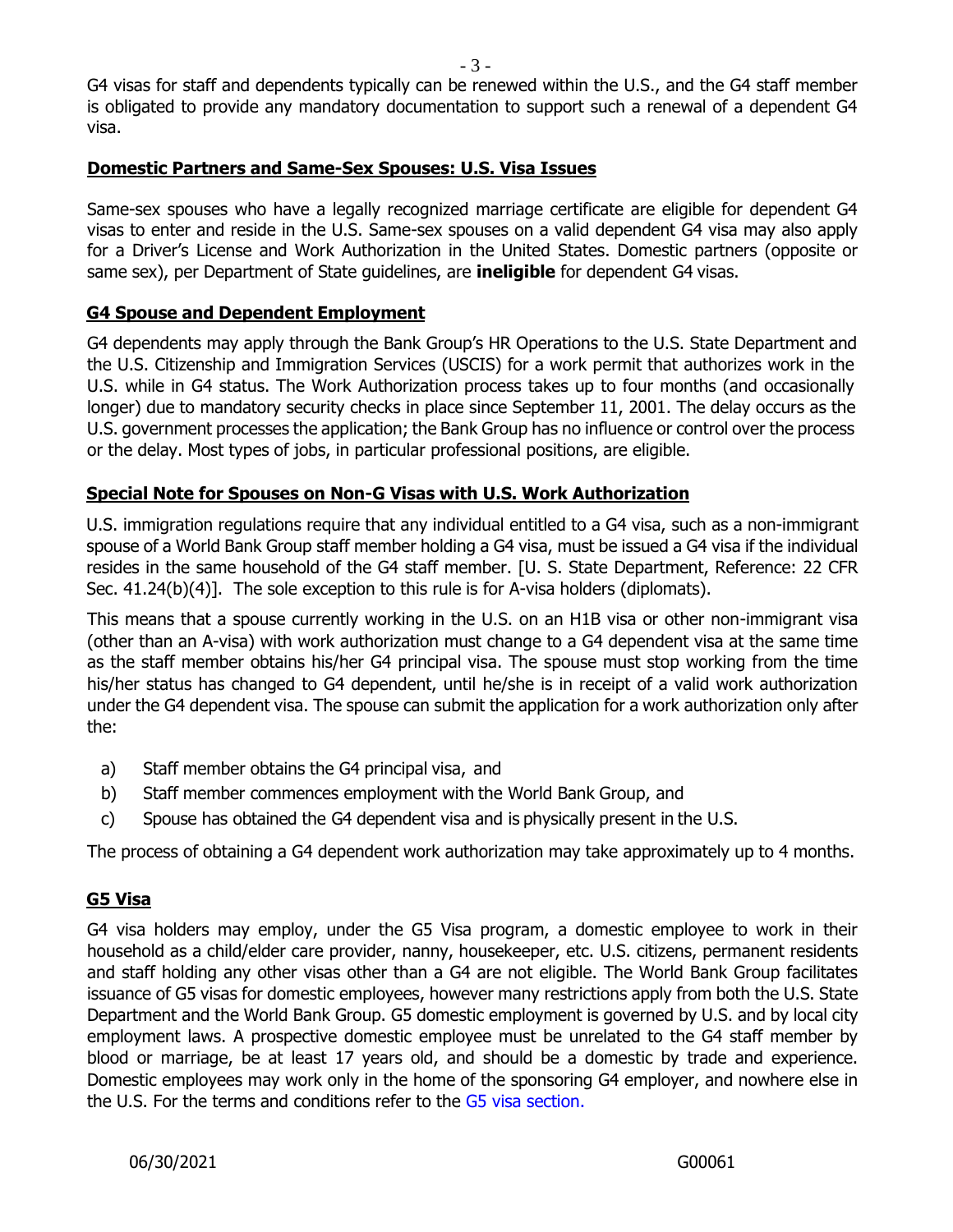# **Domestic Partners**

The World Bank Group recognizes domestic partnerships that meet the following criteria:

- The parties are not related by blood to a degree that would bar marriage where the parties reside.
- The parties are not married to anyone else.
- The parties are each other's sole domestic partner and intend to remain so indefinitely.
- The parties are legally competent to contract and of lawful age to marry.
- The parties have resided together in the same residence for at least 12 months and intend to do so indefinitely.
- The parties have been jointly responsible to each other for basic living expenses and welfare for at least 12 months.

Registered domestic partners (and their children) receive spousal benefits with the exception of Dependency Allowance.

# **Orientation**

The Bank group has made available an ETT/ETC eLearning module, called "ETC/ETT: Know the Bank Group" and available on the Open Learning Campus (OLC) website. This [eLearning module](https://wbg.sabacloud.com/Saba/Web_spf/NA1PRD0002/common/ledetail/00037194) provides an overview of the WBG, its work, services and tools available to ETs. We encourage all new ETs to take that learning. The module covers nine topics, which can be taken either at one sitting (duration of 1 hour) or over time.

# **Travel**

The World Bank Group requires all ETCs and ETT to obtain Country Clearance prior to departing on mission. If you are travelling within 5 days of signing this contract, you must send a copy of your itinerary, contact information while on trip (mobile phone/email), and trip purpose to Country Clearance Officers assigned to each country on your itinerary. Please contact your manager to facilitate the clearance prior to your travel.

# **United Nations Laissez-Passer**

If required for undertaking your job responsibilities, and at discretion of your Manager, United Nations Laissez-Passer (UNLP) can be issued for official travel only. Please consult [WBG UNLP Procedure](https://spappscsec.worldbank.org/sites/ppf3/PPFDocuments/Forms/DispPage.aspx?docid=003c365e-1e8c-480e-81f9-9dd43a8dc04d) to get full information on eligibility and use of UNLP and penalties for violating UNLP rules. UNLP is the property of the United Nations and should be returned to WBG Visa Office prior to or on the last day of your employment with the World Bank Group. Please refer to [UNLP Return Process for details.](https://worldbankgroup.service-now.com/wbg?id=wbg_sc_catalog&sys_id=cd8b5327db540c102e3ec3af29961909) Failure to abide by this provision can result in jeopardizing your ability to get a UNLP in the future.

# **Administrative Procedures**

Your hiring department will coordinate requests for an Outlook account and access to Bank Group systems such as TRS, LARS, and PeopleSoft.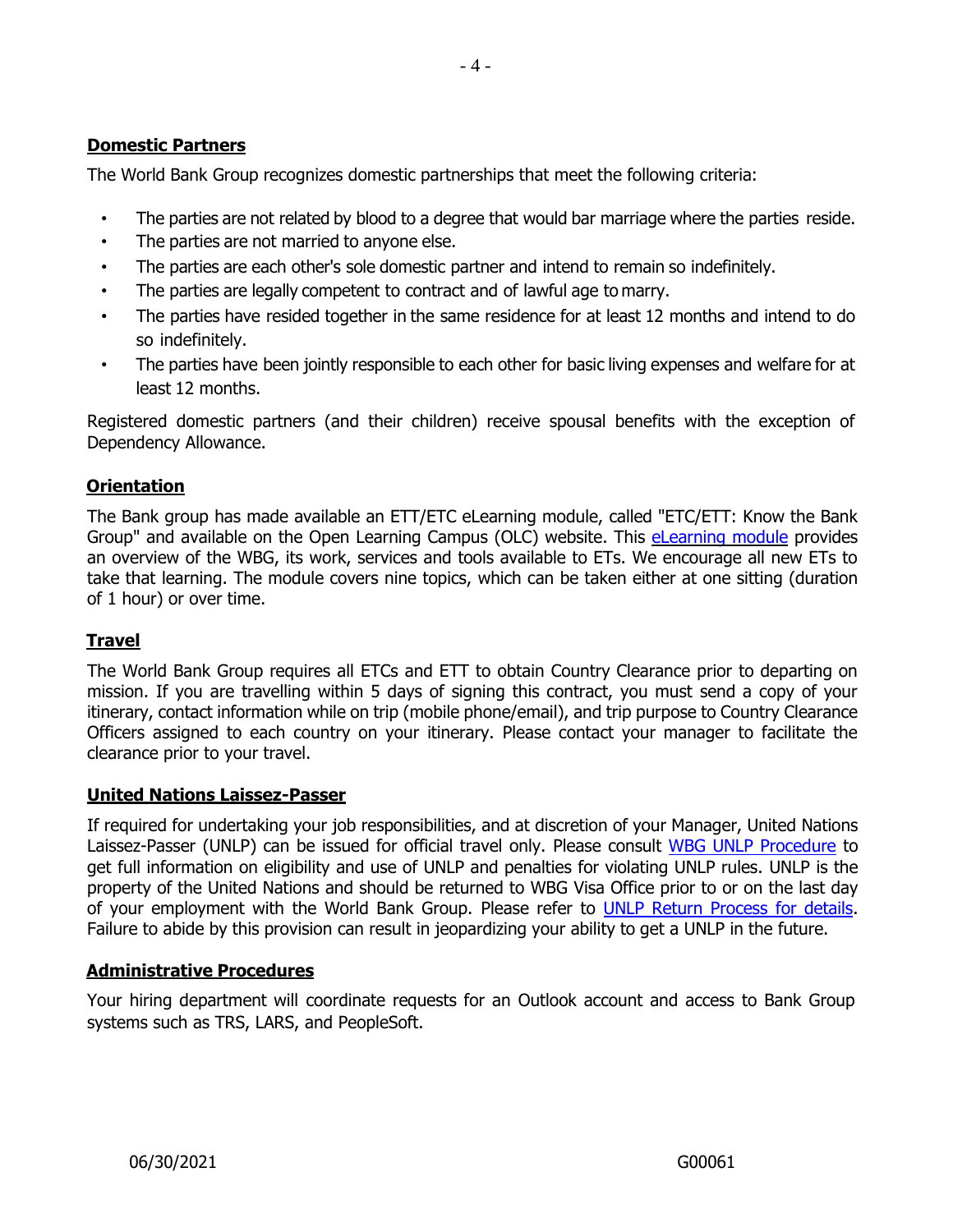# **Leave**

You accrue two personal days of leave for each full month of Bank Group service. These personal days may be used for any purpose such as annual leave, illness, family leave, maternity leave, paternity leave, etc. Upon termination of your ETC/ETT appointment, up to 30 days of unused leave is reimbursed to you based on your final salary.

# **Holidays**

You enjoy all Bank Group holidays and closures applicable to the country of appointment.

#### **Maternity Leave**

Maternity leave is absence from duty with pay available to a female staff member in connection with the delivery of her child. Female staff members with ETC/ETT appointments are eligible for 20 working days of maternity leave in connection with the delivery of her child. Staff members on ETC/ETT appointments are eligible for an additional 40 working days of unpaid leave for maternity purposes through Leave Without Pay.

# **Overtime**

Overtime is work performed in excess of your regular work week beginning on Monday and ending on Sunday. Personal leave and official holidays are counted as time worked in computing the work week required before overtime payment is made. Only ETT appointments are eligible to be paid for overtime work.

#### **Termination Payment**

Upon termination of your ETC/ETT appointment, you will receive a payment of 15% of final salary for each year and fraction of a year of ETC/ETT service.

#### **Credit Monitoring**

In response to global threats to personal privacy and security, and as a prudent cyber security measure, the World Bank Group has decided to offer credit monitoring and identity protection products and services at no cost to its eligible staff.

This is a voluntary benefit. If you choose to enroll, you will be requested to provide personal identifiable information to the service provider and enter into a contractual relationship with the company. You will also be bound by provider's terms and conditions, including for dispute resolution purposes.

Your benefit coverage will stop when you leave the Bank Group. You will however have the option to maintain the coverage at your own cost.

# **World Bank Group 401(k)**

As of July 1, 2009, the Bank Group sponsors an optional savings plan to Bank staff holding Headquarters appointments, including staff holding ETT/ETC appointments. Enrollment is voluntary and is open to US nationals and non-US nationals. For more information, access the HR  $401(k)$  website (available only in the intranet; "friendly URL" is 401k or from HR home page, search for "401k").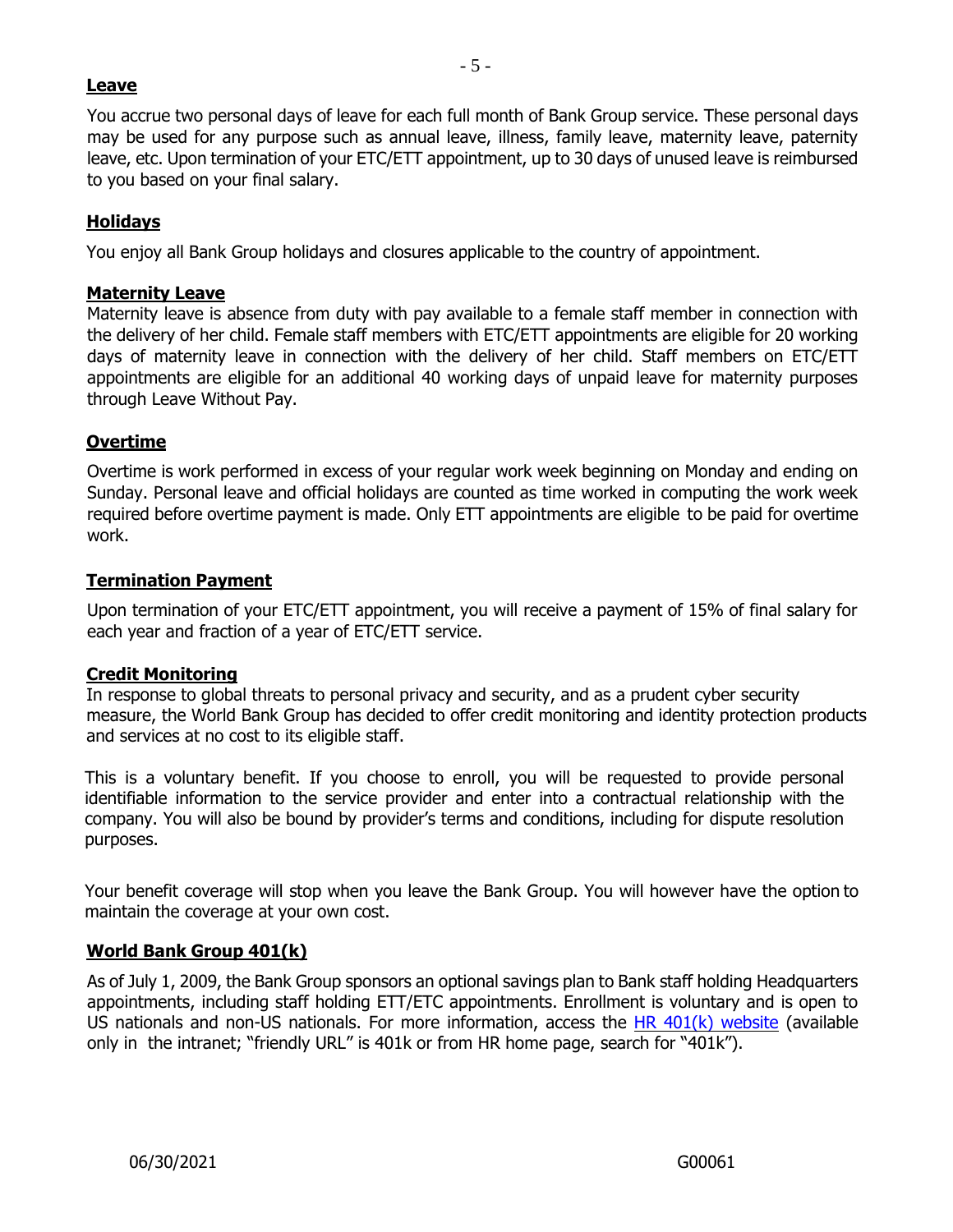#### **Medical Insurance Plan (MIP)**

The Bank Group sponsors a comprehensive medical/dental/vision/prescription drug insurance plan for ETC/ETT staff members and their eligible dependents. Enrollment for ETC/ETT staff is limited to MIP option B, and is processed by HR Operations manually, based on the enrollment information provided. Contributions, shared by the Bank Group and the staff member, are deducted from each paycheck. Benefits are maximized by using providers who participate in the Bank Group's preferred provider network.

Enrollment in the MIP is optional. Coverage is effective on the entry on duty date, provided enrollment is completed within 60 days of entry on duty. Staff who do not submit any enrollment decision (waiver or enrollment) are automatically enrolled without dependent coverage retroactive to the entry on duty date.

For dependents, enrollment must be provided within 60 days of the staff member's entry on duty or the initial eligibility of the dependent via a life event (e.g., marriage after appointment), whichever occurs later. If a dependent enrollment is not received within 60 days after entry on duty or the life event that created eligibility, whichever occurs later, your dependent(s) will not be eligible for enrollment in the Bank's health insurance plan until the next open enrollment period, which takes place each November 1-30 and the coverage is effective Jan 1.

Eligible dependents are a legal spouse or registered domestic partner, a biological child aged 26 or younger, a legally adopted child aged 26 or younger, or the biological or legally-adopted child age 26 or younger of a legal spouse or registered domestic partner. A mentally or physically handicapped child may be eligible for coverage beyond age 26 if the onset of the handicap occurred while the child met the Bank Group's dependency criteria (namely, age 25 or younger, unmarried, reliant on the staff member for principal support) and the handicapped child, with the exception of the age limitation, continues to meet those criteria. Grandchildren may be covered only if the parent (the staff member's child) meets the Bank Group's dependency criteria, and coverage occurs only while such criteria are met<sup>1</sup>. Other dependents, including but not limited to parents, in-laws, siblings, nieces, nephews and in-laws, are ineligible. An unmarried dependent parent or parent-in-law residing in your household may be eligible for a separate, unsubsidized Sponsored Plan coverage.

ETC/ETT service does not accrue as service towards eligibility for Retiree MIP.

#### **Life Insurance Plan**

The Bank Group sponsors a Group Term Life Insurance Plan. ETC/ETTs automatically receive Bankpaid basic coverage of one times annual net salary at no cost. (For staff members paid a gross salary, the net salary is calculated as 75% of the gross salary.) The contractual beneficiary is the spouse, if alive, or the ETC/ETT may designate an alternate beneficiary at any time. ETC/ETTs are not eligible to participate in the Bank Group's Optional Group Term Life insurance programs.

<sup>&</sup>lt;sup>1</sup> For example, if an unmarried child parents a child (the staff member's grandchild), the grandchild can be covered by medical insurance while the child remains a dependent. If the child married, dependency would end and thus the grandchild's coverage would end. However, the child only could remain covered under the medical insurance the last day of the months in which he/she turns age 26.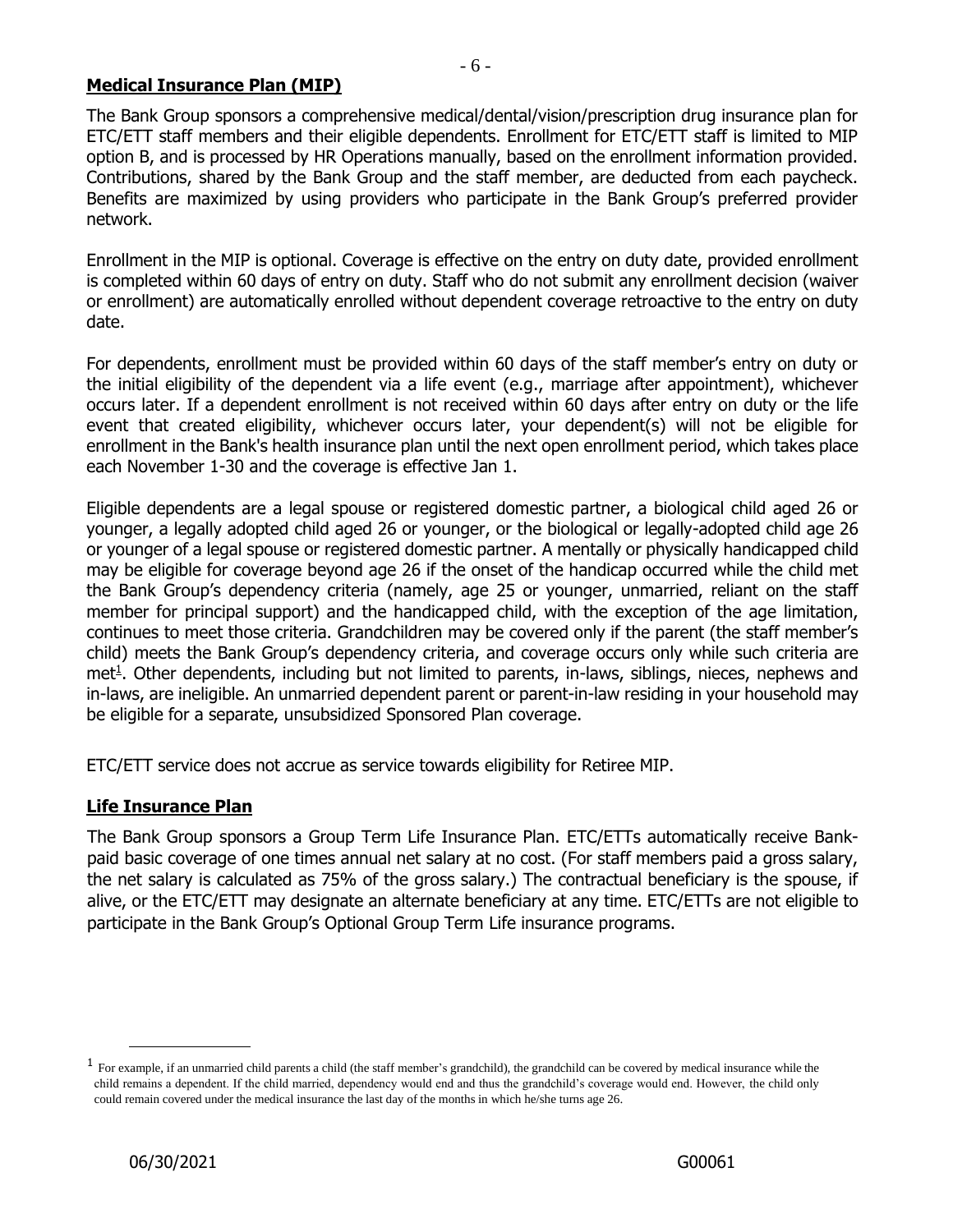- 7 -

# **Accidental Death and Dismemberment Insurance Coverage**

The Bank Group sponsors a Group Accident Insurance Plan providing coverage for ETC/ETTs in the event of accidental death or dismemberment while on authorized official Bank Group travel away from home. ETC/ETTs automatically receive coverage of three times net annual salary, at no cost, subject to a minimum of \$100,000 and a maximum of \$250,000. For ETC/ETTs paid on a gross basis, "net annual salary" for purposes of this insurance benefit, is calculated by taking 75% of the gross salary. Deaths from certain causes are excluded, including death during service with armed forces of any country, suicide, death from illness or infectious disease, or deaths in airplane accidents where the ETC/ETT was part of the airplane crew. An additional benefit of three times net annual salary (maximum \$100,000) is payable as a result of a covered accidental death due to an aircraft accident. An additional benefit of three times net annual salary (minimum \$50,000, maximum \$250,000) is payable as a result of a covered accidental death due to an act of war (declared or undeclared). If both the additional aircraft benefit and the additional war risk benefit apply, only the war risk benefit would be paid. Bankpaid Accidental Death and Dismemberment insurance may provide partial benefits in the event of dismemberment, permanent and total paralysis, or loss of eye(s), speech or hearing.

# **Worker's Compensation Insurance**

The Bank Group provides Worker's Compensation Insurance protection for injuries arising directly out of and in the course of your employment and provides benefits in accordance with the District of Columbia Worker's Compensation Act. The term "injury", as defined in the Act, means "accidental injury or death arising out of and in the course of employment and such occupational disease or infection arising naturally out of such employment..." Refer to **[Staff](https://policies.worldbank.org/sites/ppf3/Pages/Manuals/StaffManual.aspx) Rule 6.11** for more information.

#### **Accompanying Baggage Insurance**

ETC/ETTs are covered by Accompanying Baggage Insurance up to a maximum of \$4,000 against the loss of, or damage to, accompanying baggage during official travel. This insurance covers ordinary personal effects normally carried by travelers, but it only provides limited coverage for valuables such as cameras, furs, jewelry, etc., and it does not cover such items as airline tickets, currency, passports, or any kind of documents. Contact Willis Relocation Risk Group, administrator of the Bank's Accompanying Baggage Insurance program, via email: [Maria.Torales@WillisTowersWatson.com](mailto:Maria.Torales@WillisTowersWatson.com) (cc: [WRRG.WB@Willis.com\)](mailto:WRRG.WB@Willis.comf) for additional information or to report a loss.

#### **Work Life Services**

The Bank Group has several services to support staff and their families during and after appointment. Among these services are the Work Life Services and the World Bank Family Network (WBFN) that provide assistance to staff, spouses and domestic partners. Once available, the Human Resources Operations will provide the names of spouses registered domestic partners to these units. In addition, the Bank Group offers briefing sessions for spouses and domestic partners. These sessions provide information of critical importance to families, particularly for those new to the U.S. Spouse/domestic partners are strongly encouraged to attend one of these sessions. Married and partnered ETC/ETTs will receive an email invitation providing session details after family information for eligible dependents has been registered.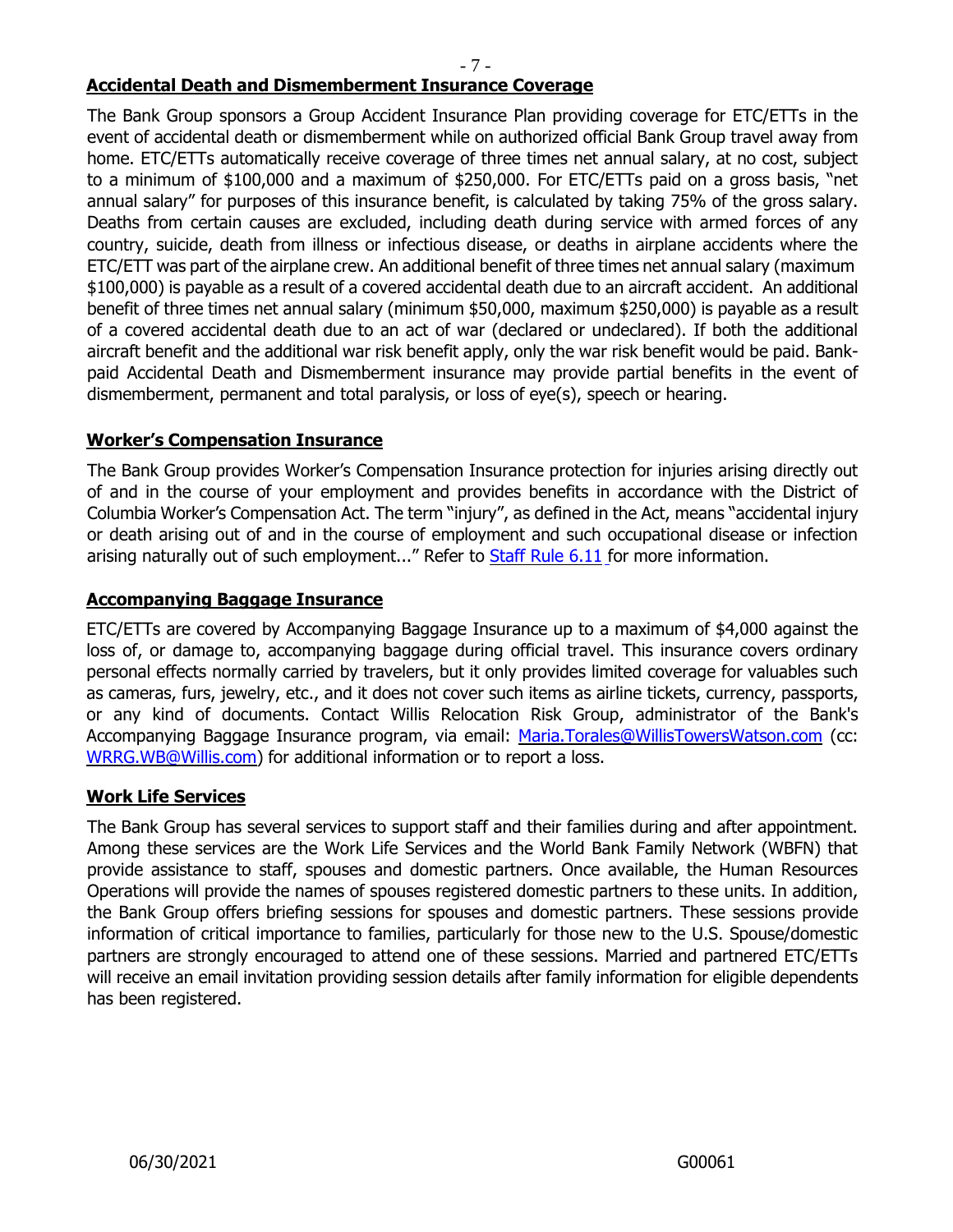# **Taxes – U.S. Nationals Only**

All U.S. nationals, including those U.S. nationals who are also nationals or nationals of another country, are paid on a gross basis and are subject to taxation on their Bank Group income, regardless of their place of residence. Bank Group gross income will be reported to the IRS on a Form W2, and that amount must be reported as wages on state and federal income tax returns. As a U.S. employee of an international organization, an ETC/ETT is also responsible for self-employment taxes (in lieu of FICA and Medicare withholding) on the portion of gross income that relates to services within the U.S. for the Bank Group. The Bank Group does not withhold taxes from salary payments, and a tax allowance is not payable on a U.S. ETC/ETTs gross salary. Therefore, each U.S. citizen ETC/ETT is responsible for payment of quarterly estimated taxes to state and federal authorities. For U.S. income tax reporting purposes, each ETC/ETT must notify the Tax Office of any change of address. For general questions regarding taxes, please contact Tax Office (email: [Taxoffice@worldbank.org,](mailto:Taxoffice@worldbank.org) telephone: 202-458- 4191, Tax website: [Taxportal\)](https://spappscsec.worldbank.org/sites/Accounting/tax/Pages/default.aspx).

# **Disabilities**

If an ETC/ETT staff member requires any special accommodations, the Human Resources Manager should be contacted.

#### **Resettlement Upon Termination**

Resettlement benefits are provided at the discretion of the hiring manager, who may pay up to a maximum of \$5,000 for your resettlement. See Staff Rule 7.02, [paragraph](https://policies.worldbank.org/sites/ppf3/PPFDocuments/Forms/DispPage.aspx?docid=3833&ver=current) 2.0[4.](http://siteresources.worldbank.org/INTSTAFFMANUAL/Resources/StaffManual_WB_web.pdf)

#### **Identification Card**

Each staff member must have a valid building pass, issued -by the Bank Group Security ID Office, to gain access to Bank Group premises for the duration of his/her appointment. Building -passes must be requested in person.

#### **Access to Personal Information**

Staff Rule 2.01 stipulates that access to salary, pension, insurance and benefits information is automatically granted upon request to spouses or registered domestic partners. The staff member is typically not notified of such disclosure unless authorized by the spouse or registered domestic partner.

# **Flexwork**

Flexwork is a business tool to deliver high quality, timely results to clients, while also helping staff achieve balance in their work and personal lives. The Bank has a variety of Flexwork options which may be suitable for some staff and for some jobs. Flexwork arrangements must be approved in advance by the staff member's manager and may be revised or ended at any time. These arrangements are not an "entitlement" and approval remains subject to managers' discretion. Review the [World Bank](https://worldbankgroup.sharepoint.com/sites/hr/Documents/HR%20Communications/HR%20Brochures/FlexWork_Toolkit_Brochure.pdf) [Flexwork Toolkit](https://worldbankgroup.sharepoint.com/sites/hr/Documents/HR%20Communications/HR%20Brochures/FlexWork_Toolkit_Brochure.pdf) (available only in the intranet) for more information. Please note, staff holding ETT/ETC appointments are not eligible to request a Reduced Work Schedule.